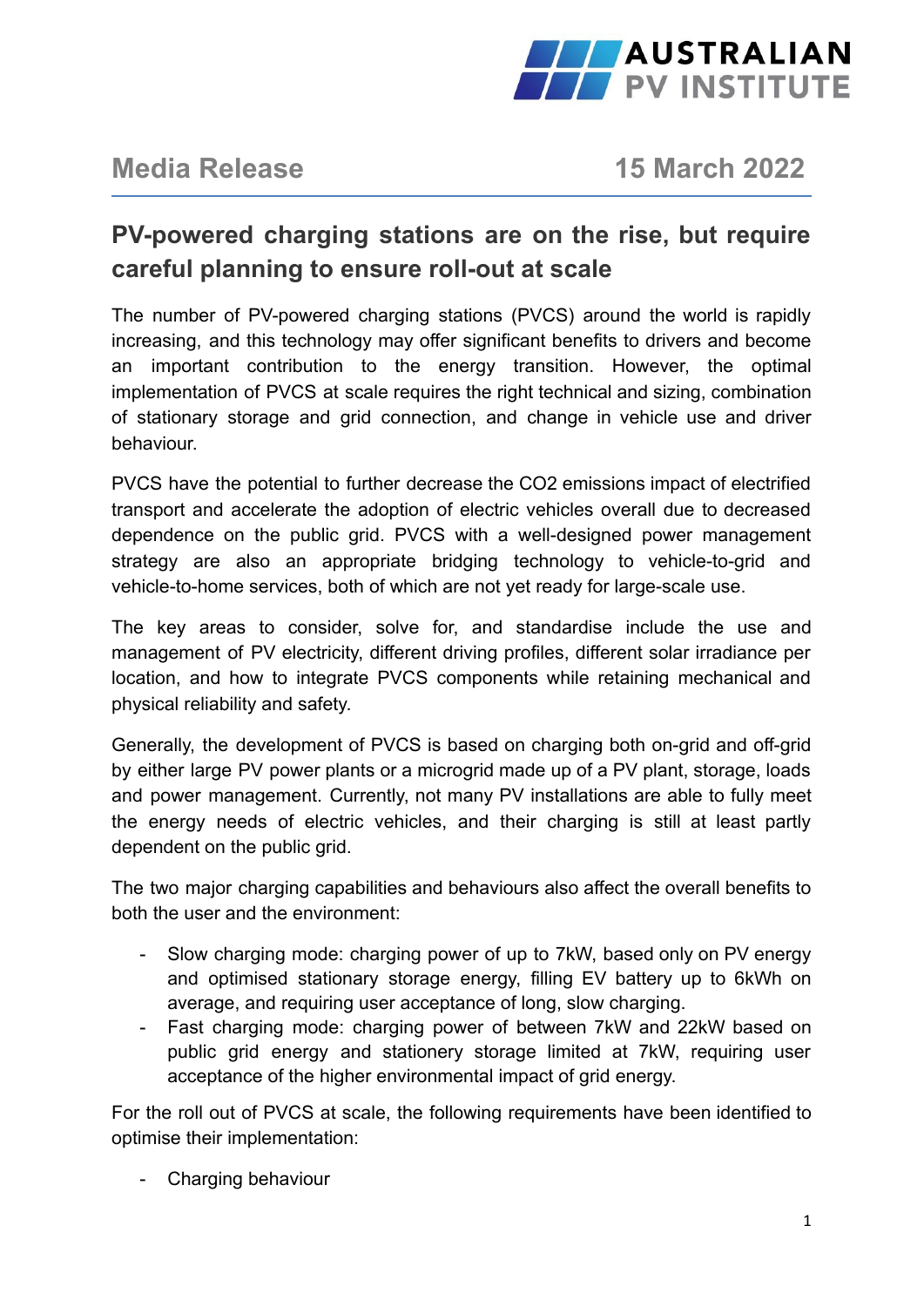- o Daily charging over weekly charging
- $\circ$  Long and slow charging when possible
- o Limit charging to the number of kWh required for the day, or charge more when PV power is available
- o Limit charging power and stationary storage power to about 7kW
- o Give priority to charging stationary batteries by PV over charging from grid
- PVCS Design
	- o Choose an optimal size for stationary storage
	- o Design methodologies and tools will be helpful for optimally sizing PVCS
- Local conditions and impact:
	- o Each PVCS needs to be designed to suit the local site requirements, weather conditions and user profiles in order to make full use of the PV energy
	- o Each PVCS needs to be assessed within the local area for societal impact and acceptance as well as aesthetic design impacts.
- Strategy:
	- o Well-conceived power management strategies with Vehicle to grid (V2G) and Vehicle to Home (V2H) integration to reduce the peak pressure on the public grid
	- o Long EV parking time to allow for slow charging
	- o Appropriate education around charging speeds and their environmental impact,
- Communication between the operators and the end-users:
	- o EV charge control software based on powerful algorithms, allowing intelligent communication
	- o PV production forecasting and communication

The feasibility conditions of PV-powered electric vehicle charging stations are explored in a new report from the IEA PV Power Systems report authored by PV experts from France and the Netherlands.

Research results in France indicate that PVCS is socially acceptable to a large majority, although some aspects such as location, business model, and design require careful consideration. PVCS design is a relevant topic for user acceptance of new forms of PVCS as well as for communicating to users their function and their focus on sustainability.

Further studies in this area will focus on the most effective size of the stationary storage, managing the physical size of this storage according to charging station dimensions and proposing a business model with appropriate charging prices for EV users.